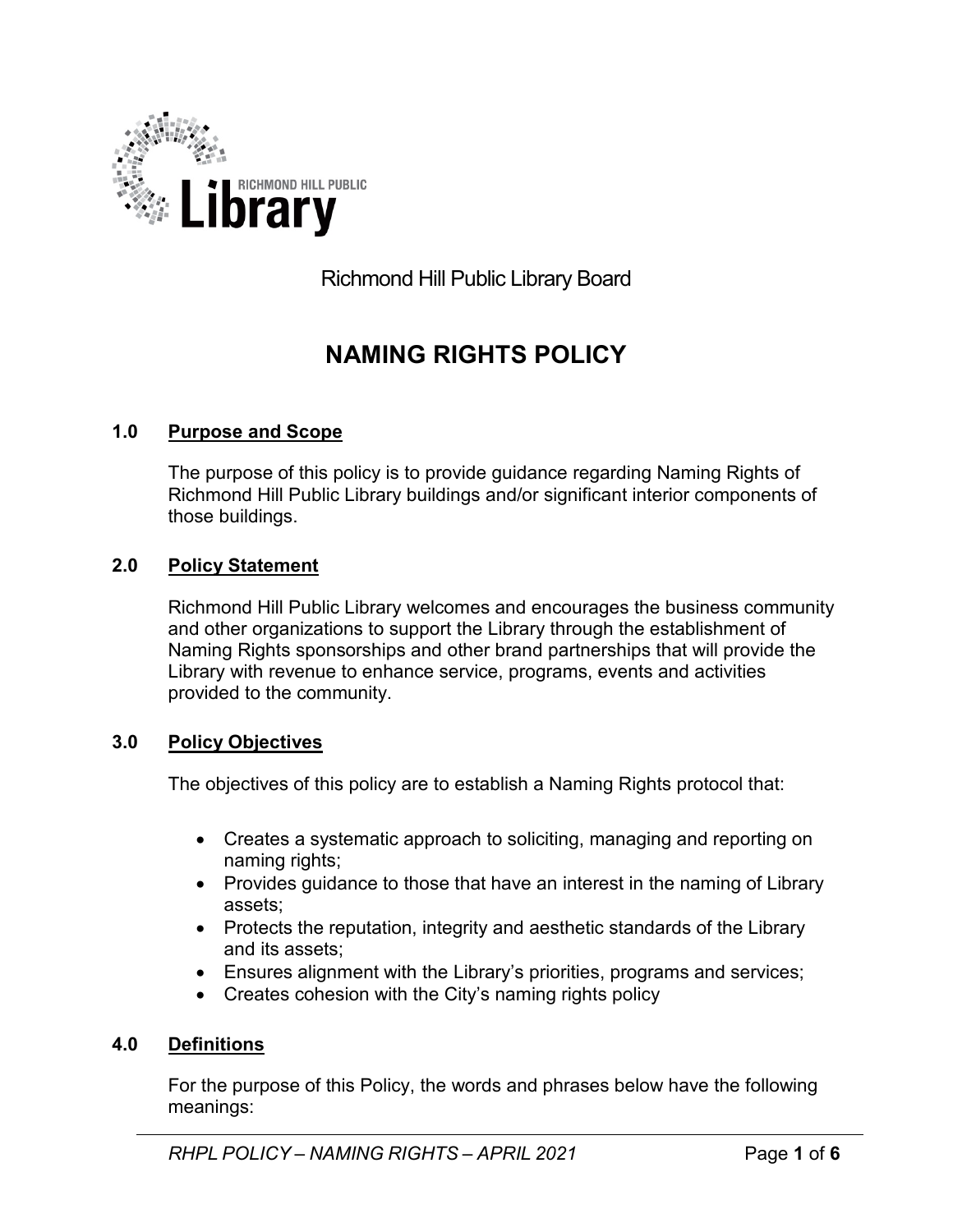"Prospect" means any person or company who approaches the Library or is approached by designated staff with the objective of securing a Naming Rights Agreement.

"Exterior Components": All exterior components of a Library building which are visibly accessible from the public realm including, but not limited to, building façade, plazas, gardens and courtyards, etc.

"Interior Components": Refers to individual rooms, spaces etc. within a Library building. The Interior Components are physical assets within the building including, but not limited to, meeting rooms, local history rooms, lounge areas, maker spaces, study zones, etc.

"Naming Entity": The Prospect to whom Naming Rights are granted pursuant to a Naming Rights Agreement.

"Naming Rights": A mutually beneficial business partnership between the Library and a Naming Entity wherein the Naming Entity pays funds to the Library in return for the right to name a Library building, along with any negotiated associated elements, for a specified period of time.

"Naming Rights Agreement": A legal contract outlining the terms of arrangement between the Naming Entity and the Library for the Naming Rights.

"Person" or "Company": Any entity that has the legal capacity to enter into a Naming Rights Agreement and includes any individual, partnership, company or corporation.

"Proposal": The opportunity for Naming Rights put forward by a designated staff member to a Prospect on behalf of the Library.

# **5.0 Criteria For Naming Rights**

1. All Naming Rights arrangements must not compromise or influence the priorities of the Library, or diminish the Library's public image.

2. Naming Rights arrangements must comply with all relevant Federal and Provincial statutes, including the Public Library Act, municipal by-laws, Richmond Hill Public Library and City of Richmond Hill policies and procedures.

3. Where applicable, display of Naming Rights must not incur any safety risk. This refers to any Exterior and/or Interior components.

4. The manner in which naming rights of Exterior and Interior Components are displayed will be determined through each Proposal process. All efforts will be made to create standardization in branding and, in any case, the execution of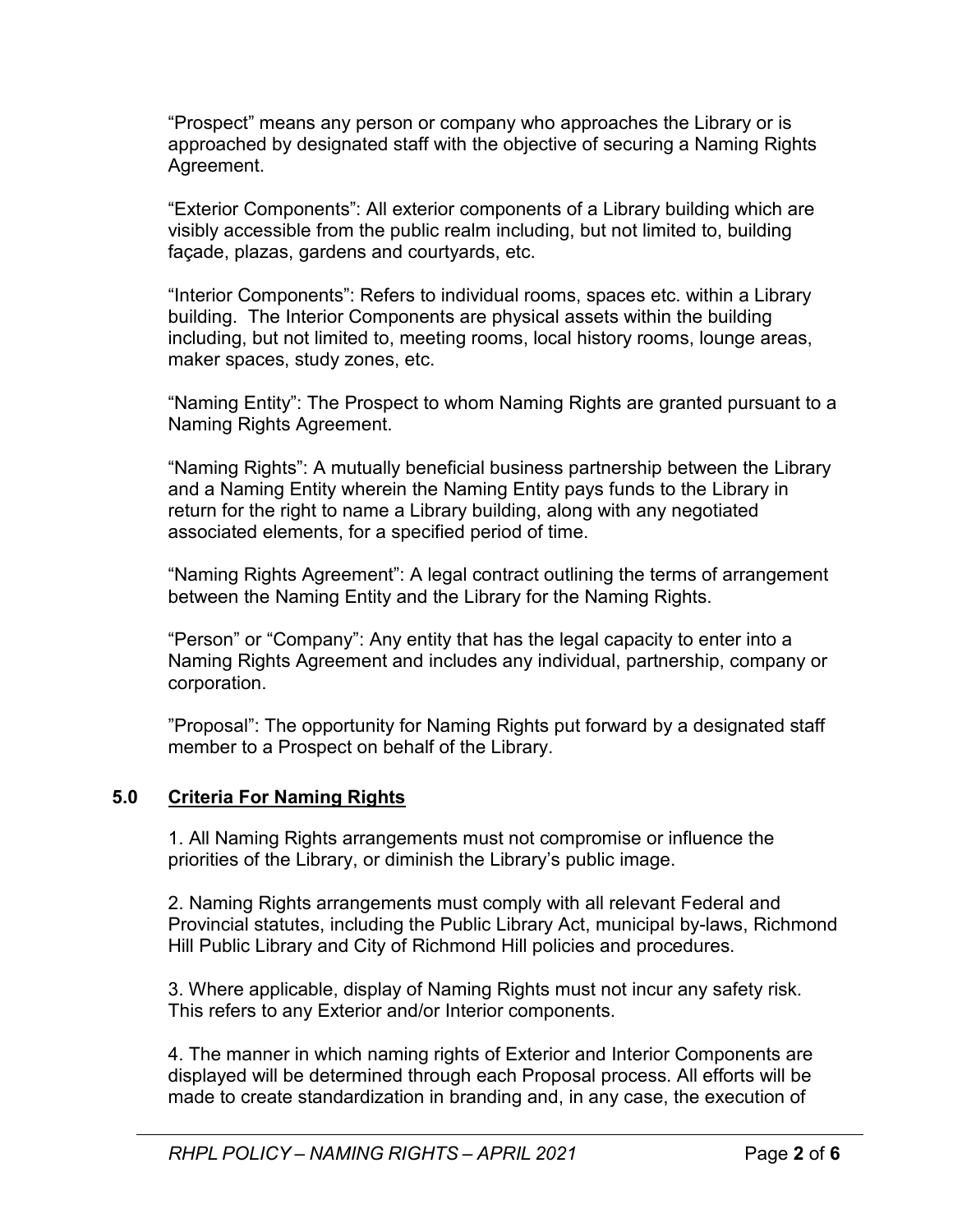Naming Rights Agreements will maintain or enhance the functional purpose of the library's signage and be consistent with the library's brand identity.

5. Naming Rights may be granted under the terms and conditions outlined in this Policy as recognition for financial contributions from Naming Entities

6. The Library will not relinquish any aspect of its right to manage and control the Library buildings.

7. The granting of Naming Rights will not entitle a Naming Entity to any preferential treatment by the Library or the City beyond the details of the Naming Rights Agreement.

8. Where possible, Naming Rights recognition will endeavour to be complementary to the purpose or attributes of the Library building and/or Interior Component to be named.

9. The impact of changing existing signage, rebuilding community recognition and updating records must be considered before Naming Rights are granted.

10. The costs incurred with Naming Rights signage and other associated items will be the responsibility of the Naming Entity, as negotiated in each Agreement.

11. Signage, logos and other forms of acknowledgment associated with Naming Rights must comply with all applicable laws and by-laws, policies and procedures.

12. All Naming Rights Agreements should contain language that allows for early termination by the Library without penalty in cases where warranted.

13. All Naming Rights Agreements shall be confirmed by written contract containing terms and conditions satisfactory to the Richmond Hill Library Board.

# **6.0 Restrictions**

The Library will not allow any Naming Rights that:

- Promote alcohol, cannabis and other addictive substances;
- Promote the sale of tobacco or vaping products;
- Promote pornography;

• Promote the support or involvement in the production, distribution and sale of weapons and other life-threatening products;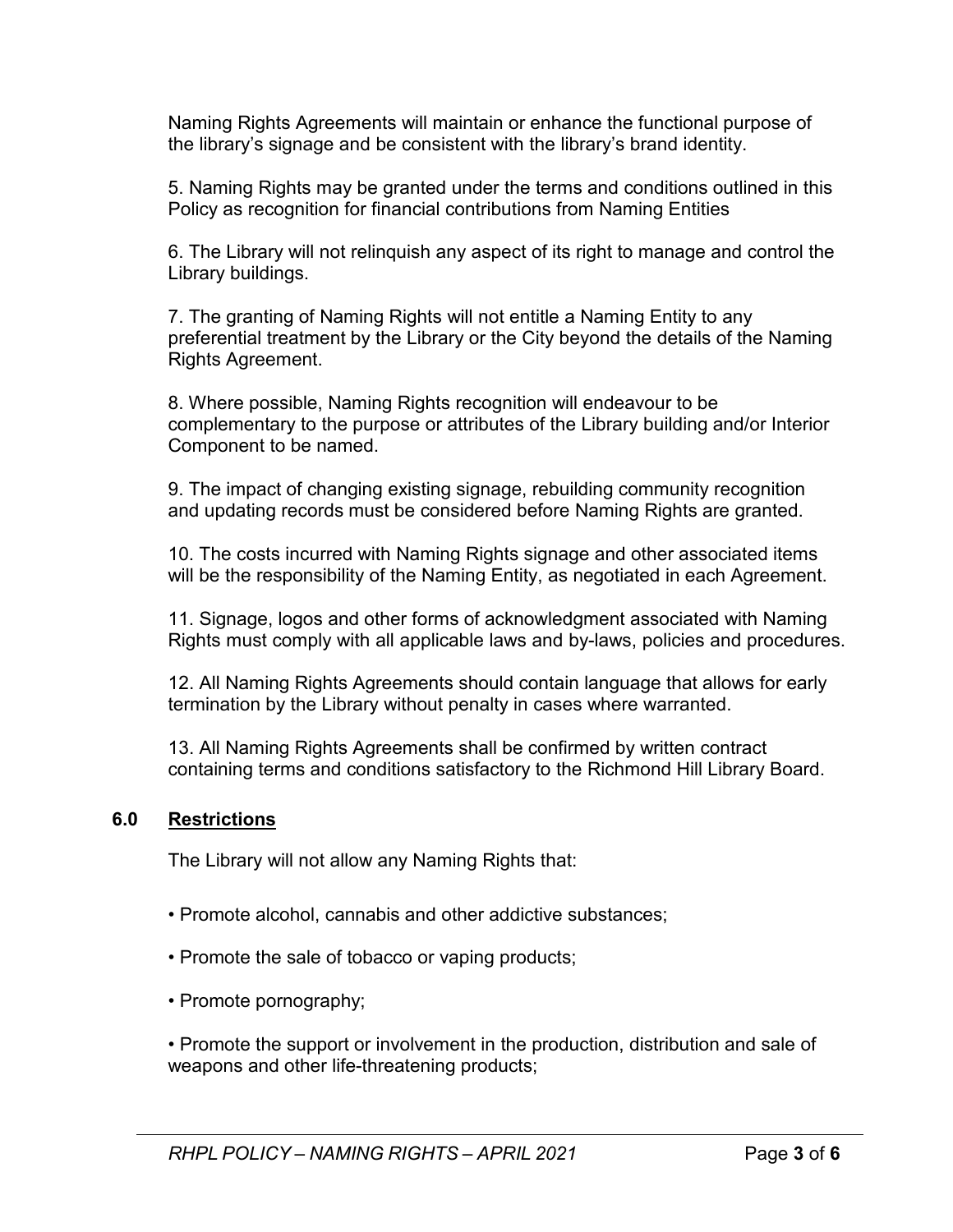• Present demeaning or derogatory portrayals of individuals or groups or contain any message that is likely to cause deep or widespread offence;

• Promote religious or political messages that might be deemed prejudicial to other religious or political groups;

• Convey a religious or political message; promote a political party or election candidate.

• Contravene any other Richmond Hill Public Library Policy or City of Richmond Hill Policy.

# **7.0 Evaluation**

A Proposal will be evaluated by the Library CEO using the following criteria:

a) The compatibility of the Prospect's brand, products, customers and promotional goals;

b) The record of involvement in community projects, events – a willingness to participate;

c) The desirability of association – the image;

d) The timeliness or readiness to make a deal;

e) The actual value in cash of the proposal; and all related costs associated with the Naming Rights Agreement;

f) The proposed term of the Naming Rights Agreement.

# **8.0 Naming Rights Agreement**

Any approved Naming Entity will be required to enter into a Naming Rights Agreement to set out the roles and responsibilities of the Library and the Naming Entity, the applicable fees, the duration of the arrangement, and any other negotiated terms and conditions.

In order to expedite partnership development, a formal competitive process is not required when soliciting Naming Rights opportunities.

A staff member delegated by the Library CEO is responsible for preparing and presenting a report for the Library Board on any proposed negotiated Naming Rights Agreement.

It is the responsibility of the staff responsible for managing the Naming Rights Agreement and the staff responsible for the Library assets that are part of the Naming Rights Agreement to ensure that any Naming Entity and the Library are adhering to the terms of the Naming Rights Agreement.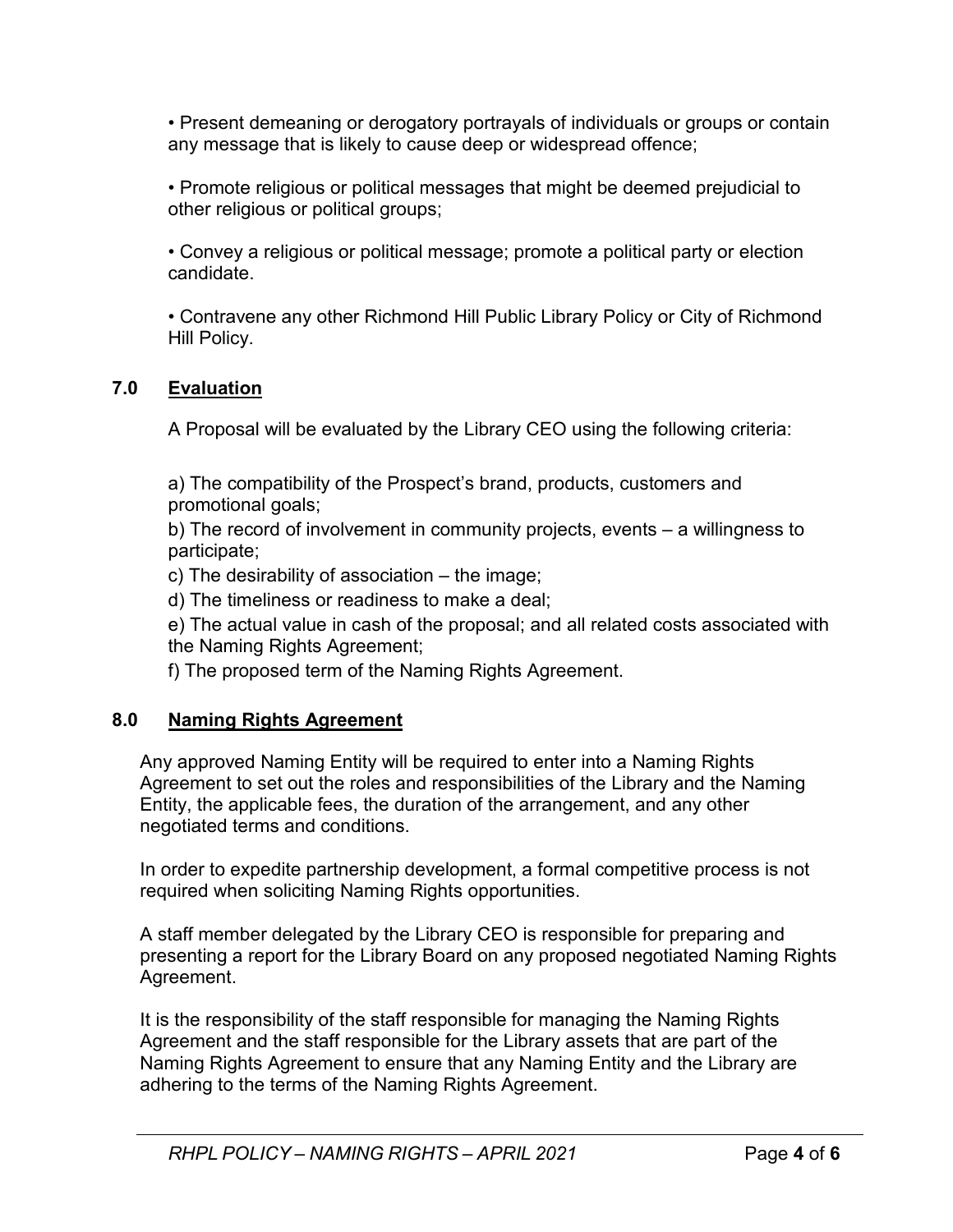## **9.0 Roles and Responsibilities**

## **Library Board will:**

• Approve any negotiated Naming Rights Agreements and recommend them to City Council for final approval.

## **City Council will:**

Provide final approval on the Library Board's recommended Naming Rights Agreements.

## **Library Staff and City Staff will work collaboratively to:**

• Solicit, negotiate and administer Naming Rights Agreements on behalf of the Library;

• Act as the primary liaison(s) for any Naming Entity and be responsible for assessment of any Naming Rights opportunities;

• Prepare and manage Prospect lists prior to the commencement of any Naming Rights opportunity:

• Oversee public communication processes to inform the community about a Naming Rights Agreement;

• Prepare and present a report for the Library Board on the final proposed terms of a Naming Rights Agreement;

• Consult with all relevant Library and City staff on appropriate terms for specific Naming Rights Agreements;

• Work with the Legal Division and Finance Division on the preparation and execution of proposed and final Naming Rights Agreements

## **The Library and City's join Naming Rights Advisory Committee working group is responsible for:**

- Setting the strategic vision of the Naming Rights program;
- Assessing new opportunities against the evaluation criteria and restrictions;
- Negotiation of all terms and conditions of potential Naming Rights Agreements;

• Identifying assets to be included in the program and areas of inter-departmental collaboration;